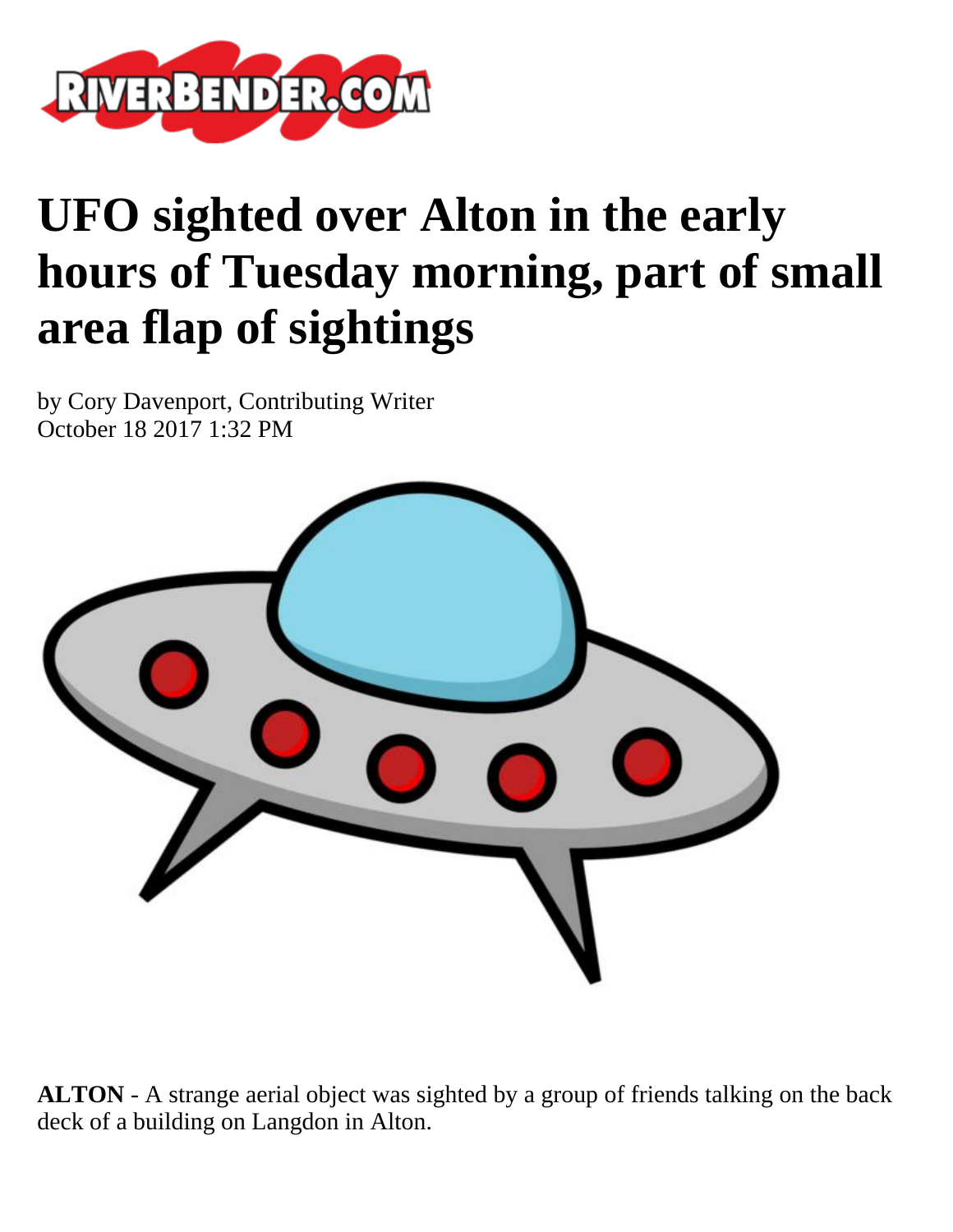Altonian Ian Whitmore said he sighted the object after midnight Tuesday morning with a group of a few friends. He said it appeared in the southeastern sky, toward the Clark Bridge. Whitmore said he noticed a light in his periphery, but ignored it for as long as a half hour before realizing it was not similar to any plane, planet, star or other atmospheric phenomenon of which he was familiar.

"I was sitting around chatting with some friends and had noticed the light in the sky from my peripheral view, but ignored it for probably 20-30 minutes, until it finally struck me that the light wasn't budging, so it wasn't a plane like I had assumed," Whitmore said in a Facebook message. "We observed it flash red and blue very intensely for another 20 minutes until we decided to look up what the light is."

Whitmore said the unidentified flying object was like "a cop car in the sky." He said it was formless at times, but appeared to be circular. He said it emitted bright flashes of red and blue lights, like "cartoon stars." Whitmore and his friends, being logical skeptics they said, began researching astronomical and meteorological phenomena to find the source of the object.

"After using several sources that utilized Hubble telescope/NASA data, we concluded that the object was not identified currently as a planet or star," he said. "We watched it flash at that rate for several hours by the time it was all said and done. It flashed more intensely in random spurts, but at every moment, remained much brighter and larger than anything else in the sky."

The object was stationary for that entire time, Whitmore said, which would mean it existed within the confines of Earth's atmosphere, not bound by its rotation through the cosmos. The duration of the object's stationary hovering also discounts a suspicion of Whitmore's friend the object was a drone. Most commercial-use drones would have to have recharged batteries to sustain that amount of flight time. Whitmore also said the object was far away.

"However, it was clear this was something that was quite far away," he said. "My final thoughts were that it was either an unidentified star out there in supernova or something; or perhaps something even stranger. The phenomenon was not visible from the exact location the next night at any point. We looked thoroughly."

Calls to the Mutual UFO Network (MUFON) of Illinois were answered with the assertion the Riverbend area is a hot spot for such activity. He said three reports from Illinois were entered within a few days of Whitmore's sighting.